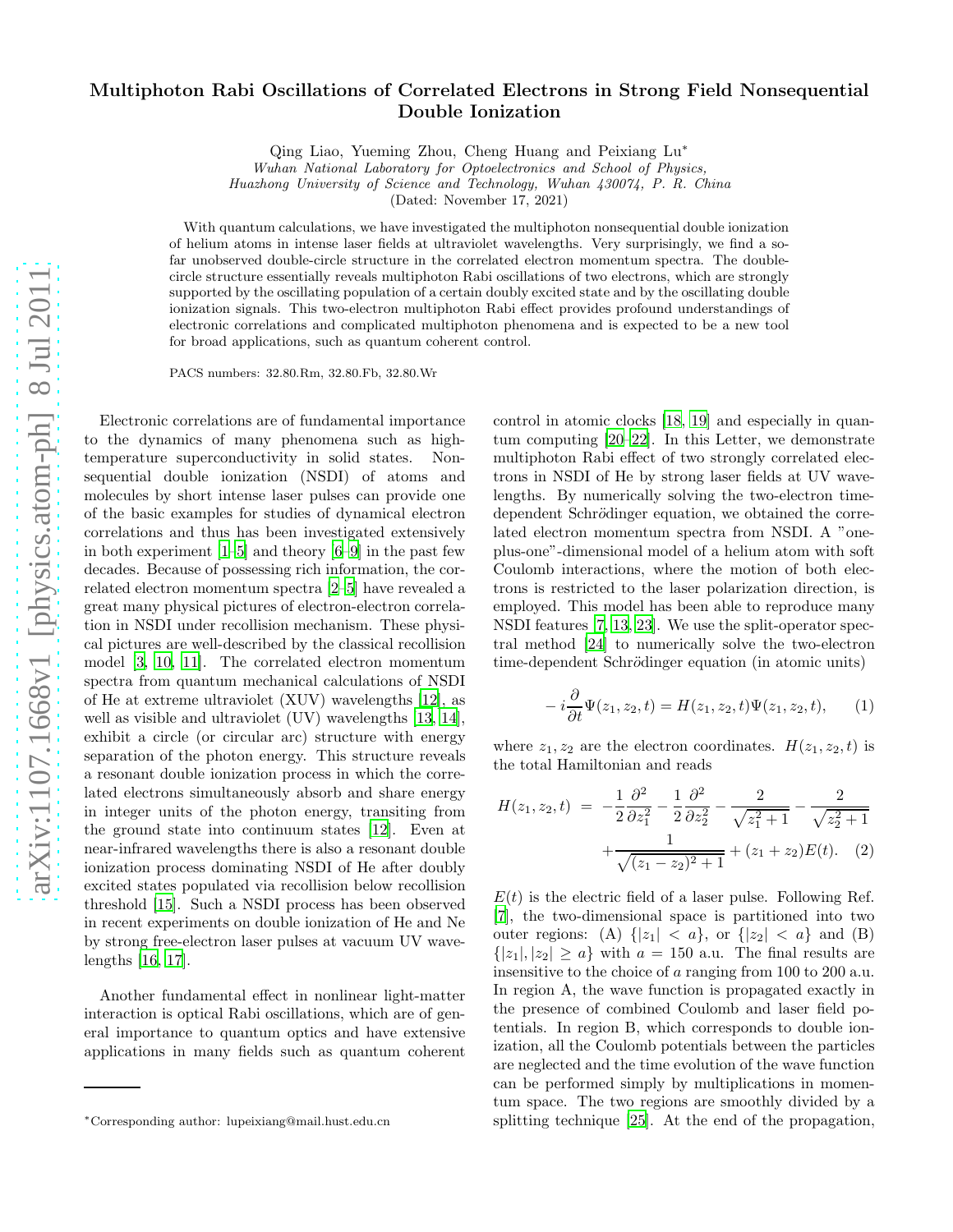the wave function in region B yields the two-electron momentum and energy spectra from double ionization.

Our calculations use trapezoidally shaped laser pulses with a total duration of 60 optical cycles, switched on and off linearly over 10 optical cycles respectively. A very large grid size of  $2500 \times 2500$  a.u. with a spatial step of 0.15 a.u. is used, while the time step is 0.1 a.u. The very large grid provides sufficiently dense continuum states [\[13](#page-3-9)] to yield highly accurate two-electron momentum and energy spectra. The initiate wave function is the two-electron ground state of He obtained by imaginarytime propagation. After the end of the pulse, the wave function is allowed to propagate without laser field for an additional time of 40 optical cycles. The final results do not change any more even though the wave function propagates without laser field for a longer additional time.

Figure 1 displays the resulting correlated electron momentum spectrum from double ionization of helium atoms. Very surprisingly, a double-circle structure is prominent in the momentum spectra for double ionization at 198 nm, 0.3 PW/cm<sup>2</sup> [Fig. 1(a)] and 0.4 PW/cm<sup>2</sup> [Fig. 1(b)], which differs from the single-circle structure in previous works [\[12](#page-3-8)[–15](#page-3-11)]. These concentric circles satisfy  $(p_1^2 + p_2^2) = constant$ , which is the signature of a resonant double-ionization process [\[14\]](#page-3-10). In this process, the two electrons simultaneously absorb an integer number of photons and share the excess energy in integer units of the photon energy. This process has been called nonsequential double-electron above-threshold ionization  $(DATI)[14]$  $(DATI)[14]$  $(DATI)[14]$ . Comparing Figs. 1(a) with 1(b), we find that the separation of each doublet becomes larger when increasing the laser intensity and keeping the wavelength unchanged. At 198 nm,  $0.1$  PW/cm<sup>2</sup>, the separation becomes undistinguishable in the correlated spectrum (not shown in this Letter). However, the separation between each doublet is much less than that between adjacent doublets. The relations between these circles manifest themselves in the corresponding total kinetic energy spectra of two ionized electrons, as shown in Fig. 2. The energy separation between adjacent doublets is constant and equals the photon energy, whereas the energy separation between each doublet is also constant for one laser intensity but becomes larger with the increasing intensity. At 0.2 PW/cm<sup>2</sup>, 0.3 PW/cm<sup>2</sup> and 0.4 PW/cm<sup>2</sup>, they are, on average, 0.013 a.u., 0.030 a.u. and 0.048 a.u., respectively.

In order to gain insight into the physical mechanism responsible for the double-circle structure in the correlated momentum spectra, we investigate the time evolution of the population of doubly excited states and the flux of double ionization. The population of doubly excited states is examined by monitoring the population in region 1:  $\{7 \text{ a.u.} < |z_1| < 10 \text{ a.u.}, 7 \text{ a.u.} < |z_2| < 10 \text{ a.u.} \}$ [\[26\]](#page-4-2) and we define region 2:  $\{|z_1| > 20$  a.u.,  $|z_2| > 20$  a.u.} as the region of doubly ionizing wavepackets. We must emphasize the fact that the doubly ionizing wavepack-



FIG. 1: (color online) Log plot of the correlated electron momentum spectrum for double ionization of He by laser pulses at (a)  $198 \text{ nm}$ , 0.3 PW/cm<sup>2</sup>, (b) 198 nm, 0.4 PW/cm<sup>2</sup> and (c)  $208$  nm,  $0.3$  PW/cm<sup>2</sup>. The units are arbitrary.

ets may contribute to the population in region 1. However, if the doubly ionizing wavepackets arise dominantly from doubly excited states, the contribution from doubly ionizing wavepackets to population in region 1 can be neglected. This is verified for the case when the doublecircle structure dominates the correlated spectra, which is elaborated below. Fig. 3 shows the population of doubly excited states and the flux of double ionization as functions of time for the laser parameters of 198 nm, 0.3  $PW/cm^2$  [Figs. 3(a) and 3(b)] and 198 nm, 0.4 PW/cm<sup>2</sup> [Figs.  $3(c)$  and  $3(d)$ ]. The population of doubly ex-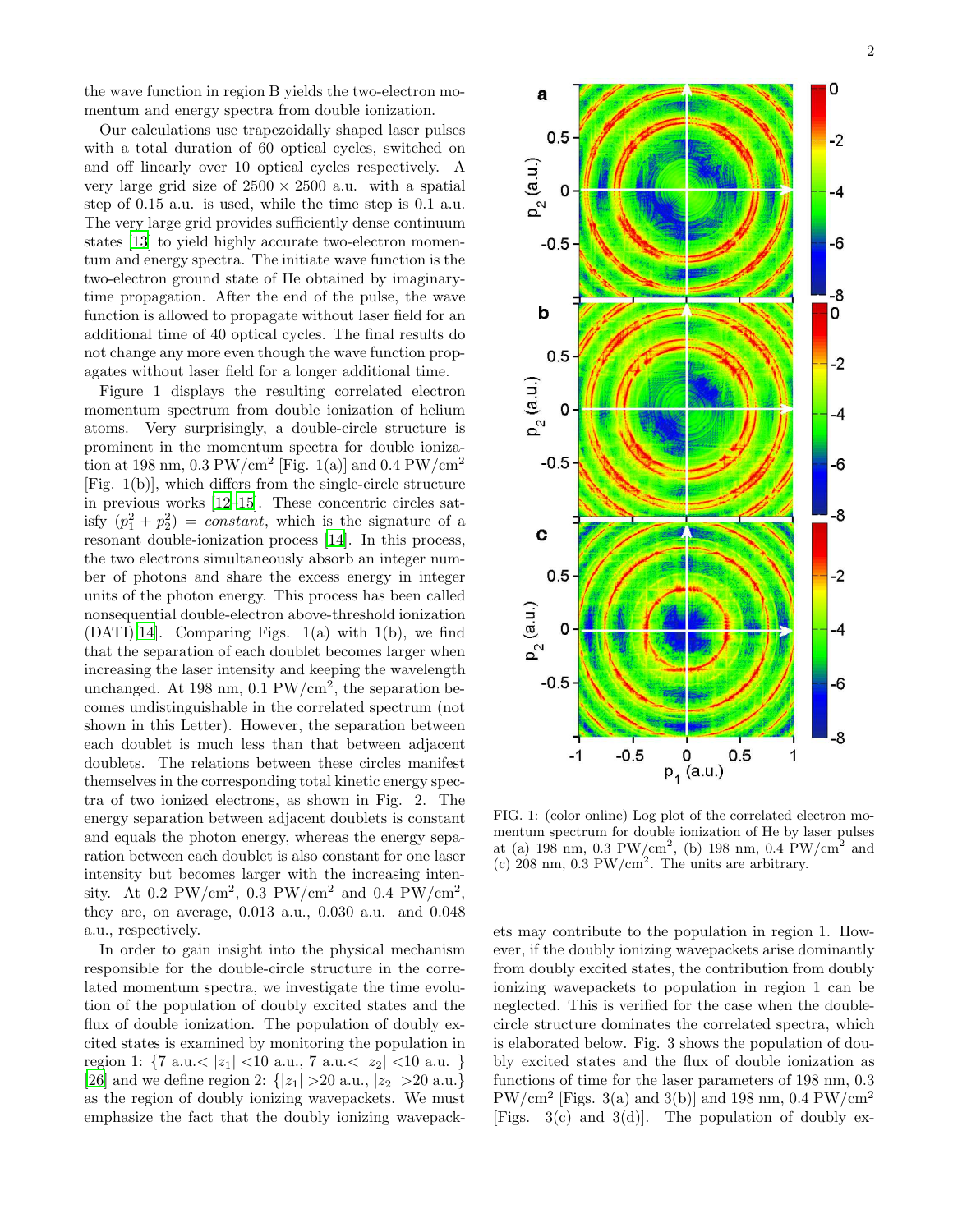



FIG. 2: (color online) Photoelect trum of two ionized electrons from 198 nm laser pulses at different

cited states and the flux of synchronously and damply. N riods of the population of do the flux of double ionization intensities, the oscillating peri oscillation damping becomes average,  $16.2$ ,  $7.64$  and  $4.92$ pulses with intensities of  $0.2$  I  $0.4$  PW/cm<sup>2</sup>, respectively. The corresponding  $1$ frequencies are  $0.014$  a.u.,  $0.0$ very good agreement with ene responding doublets.

Evidently, the above oscillations are the so-called Rabi oscillations that occurs when  $\pm$ the two-electron ground state cited state. Both the two states energy states separated in ene [\[27\]](#page-4-3). This is the physical mechanism responsible for the set of the set of the set of the set of the form  $\frac{1}{2}$ double-circle structure in the c tra. Because the two-electron and the doubly excited state single and double ionization, damped strongly depending on Rabi frequency is given by [\[28\]](#page-4-4)

<span id="page-2-0"></span>
$$
\Omega=\sqrt{(m\omega-\omega_0]}
$$

where  $\mu$  is the transition dipo amplitude of the laser pulse, quency,  $\omega$  is the photon frequency, of photon that resonance requ that the change of  $\omega_0$  is negligi

at the condition of varying the laser wavelength slightly and keeping the laser intensity constant, the value of  $m$ can be determined. For  $0.3 \text{ PW/cm}^2$  pulses, the Rabi frequency is 0.03 a.u., 0.038 a.u. and 0.044 a.u. at 198 nm, 200 nm and 202 nm, respectively. According to Eq.  $(3)$ , we determine  $m = 6$ .

Now it is very obvious that the double-cycle structure essentially reveals two stages of the multiphoton double ionization process in which the two electrons are



FIG. 3: (color online) (a, c) Population of doubly excited states and (b, d) double ionization fluxes as functions of time.



FIG. 4: (color online)(a) Population of doubly excited states and (b) double ionization fluxes as functions of time. The laser parameters are 208 nm, 0.3 PW/cm<sup>2</sup>.

strongly correlated. Firstly, both electrons resonantly absorb a number of photons, transiting from the twoelectron ground state into a certain doubly excited state. Then they emit photons, transiting into the ground state, or are emitted by resonantly absorbing additional a number of photons and sharing excess energy in integer units of the photon energy. In the whole process, the two electrons behave in the same way as one electron. Therefore, analogous to the kinetic energy of photoelectrons resulting from above-threshold ionization by ultrashort pulses [\[29\]](#page-4-5), the total kinetic energy of the doubly ionized elec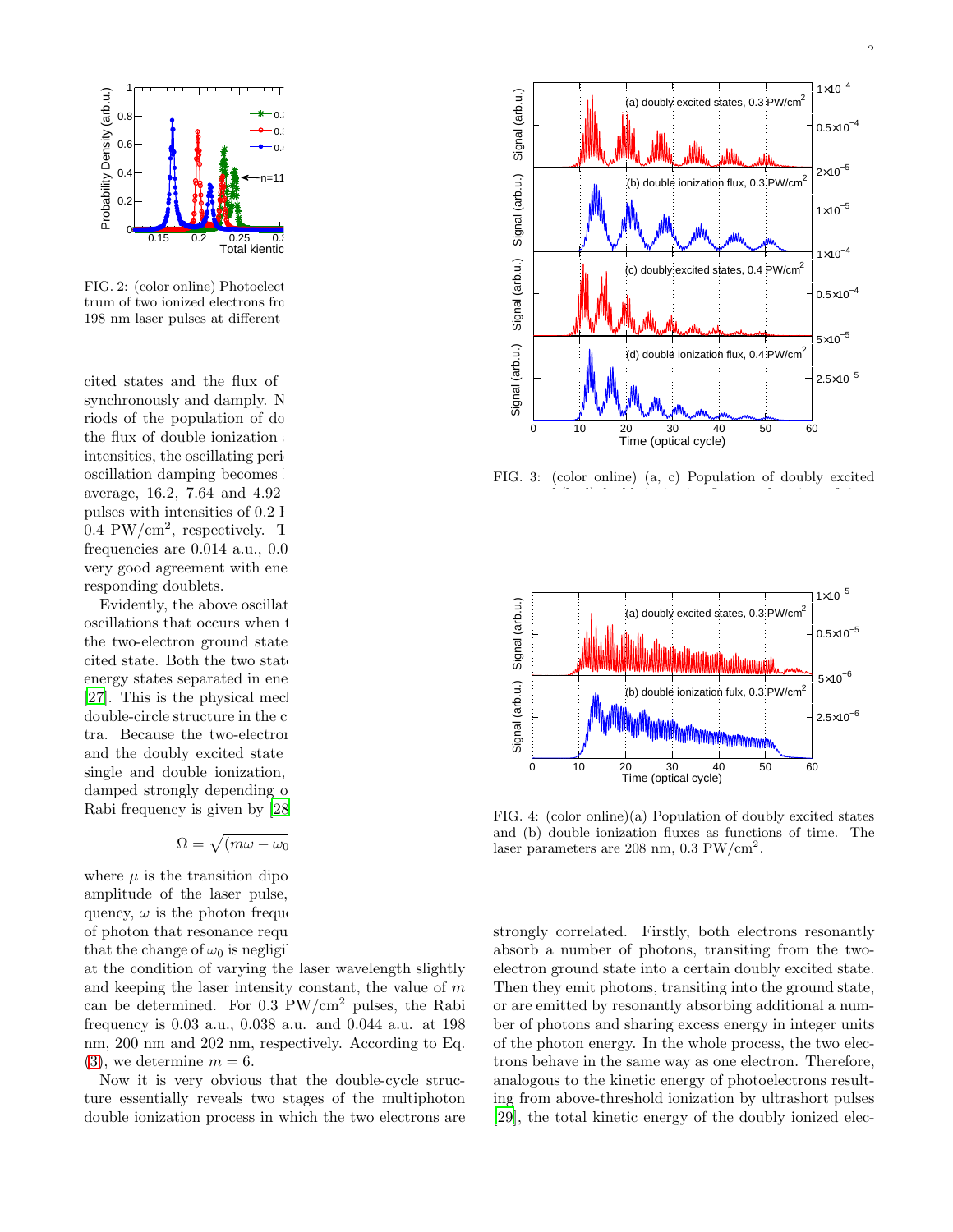trons can be approximately

## <span id="page-3-20"></span> $E_i$

 $n$  is the total numb trons.  $I_p = 2.238$  a of He atom in our  $U_p = E_0^2/(4\omega^2)$ . The state of the state of the state of the ground state of the ground state of the ground state of the ground state of the ground state of the ground state of the ground state of the ground state of the is not included in I timation of the mid example, for  $n=11$ and  $0.188$  a.u. at  $PW/cm^2$  respective a.u. and 0.190 a.u. Stark effect for the in Rabi oscillations.

Further varying appears rapidly. F oscillations of the p of the flux of doub shown in Fig.  $4$ . doubly excited stateat 208 nm are much

that doubly excited states can not be populated when the intermediate resonance is broken and population in region 1 arises mostly from contribution of doubly ionizing wavepackets. However, the double-circle structure [see Fig.  $1(c)$ ] can be still distinguished in the logarithmic plot of the correlated momentum spectrum, but with probability of about two orders of magnitude lower than the single-circle structure directly coming from the unsplit ground state. In the corresponding total kinetic energy spectrum we find the primary peak shifted from the middle position of the double-peak due to the AC Stark effect of the ground state, as shown in Fig. 5. Thereby the AC Stark shift at 208 nm,  $0.3 \text{ PW/cm}^2$  is determined to be 0.012 a.u. At shorter wavelengths (about 142 nm) or longer wavelengths (about 228 nm), again we found the multiphoton Rabi oscillations of the two correlated electrons.

In summary, we have demonstrated the multiphoton Rabi oscillations of strongly correlated electrons in strong-field NSDI by quantum mechanical calculations. The demonstration of the two-electron multiphoton Rabi effect both in time domain and in frequency domain, enables one to have a deep insight into electronic correlations and complicated multiphoton phenomena. Our study, fundamentally important to quantum optics and many-body physics, can advance exploring the physical mechanisms of many effects in nature governed by electronic correlations. The optical Rabi effect involving two correlated electrons is expected to be a new tool for broad applications, such as direct quantum coherent control in atomic clock [\[18,](#page-3-14) [19\]](#page-3-15), quantum information processing [\[20](#page-3-16)[–22\]](#page-3-17) and chemical reactions [\[30\]](#page-4-6).

This work was supported by the National Natural Science Foundation of China under Grant No. 11004070,



FIG. 5: (color online) Photoelectron total-kinetic energy spectra of two ionized electrons from double ionization of He by  $0.3 \text{ PW/cm}^2$  laser pulses at two different wavelengths.

National Science Fund for Distinguished Young Scholars under Grant No.60925021, and the 973 Program of China under Grant No. 2011CB808103.

- <span id="page-3-0"></span>[1] B. Walker et al, Phys. Rev. Lett. **73**, 1227 (1994).
- <span id="page-3-4"></span>[2] Th. Weber *et al*, Nature **405**, 658 (2000).
- <span id="page-3-5"></span>[3] B. Feuerstein *et al.*, Phys. Rev. Lett. **87**, 043003 (2001).
- [4] M. Weckenbrock et al., Phys. Rev. Lett. **92**, 213002 (2004).
- <span id="page-3-1"></span>[5] A. Staudte *et al.*, Phys. Rev. Lett. **99**, 263002 (2007).
- <span id="page-3-2"></span>[6] R. Kopold, W. Becker, H. Rottke, and W. Sandner, Phys. Rev. Lett. 85, 3781 (2000).
- <span id="page-3-18"></span>[7] M. Lein, E. K. U. Gross, and V. Engel, Phys. Rev. Lett. 85, 4707 (2000).
- [8] R. Panfili, S. L. Haan, and J. H. Eberly, Phys. Rev. Lett. 89, 113001 (2002).
- <span id="page-3-3"></span>[9] C. Figueira de Morisson Faria, H. Schomerus, X. Liu, and W. Becker, Phys. Rev. A 69, 043405 (2004).
- <span id="page-3-6"></span>[10] P. B. Corkum, Phys. Rev. Lett. **71**, 1994 (1993).
- <span id="page-3-7"></span>[11] R. Moshammer *et al.*, Phys. Rev. Lett. **84**, 447 (2000).
- <span id="page-3-8"></span>[12] J. S. Parker, L. R. Moore, K. J. Meharg, D. Dundas, and K. T. Taylor, J. Phys. B 34, L69 (2001).
- <span id="page-3-9"></span>[13] M. Lein, E. K. U. Gross, and V. Engel, Phys. Rev. A 64, 023406 (2001).
- <span id="page-3-10"></span>[14] J. S. Parker, *et al.*, Phys. Rev. Lett. **96**, 133001 (2006).
- <span id="page-3-11"></span>[15] Q. Liao and P. Lu, Phys. Rev. A 82, 021403(R) (2010).
- <span id="page-3-12"></span>[16] R. Moshammer *et al.*, Phys. Rev. Lett. **98**, 203001 (2007).
- <span id="page-3-13"></span>[17] A. Rudenko *et al.*, Phys. Rev. Lett. **101**, 073003 (2008).
- <span id="page-3-14"></span>[18] S. Chaudhury, G. A. Smith, K. Schulz, and P. S. Jessen, Phys. Rev. Lett. 96, 043001 (2006).
- <span id="page-3-15"></span>[19] P. J. Windpassinger, et al., Phys. Rev. Lett. **100**, 103601 (2008).
- <span id="page-3-16"></span>[20] X. Li, et al., Science **301**, 809 (2003).
- [21] E. Collin, G. lthier, A. Assime, P. Joyez, D. Vion, and D. Esteve, Phys. Rev. Lett. 93, 157005 (2004).
- <span id="page-3-17"></span>[22] A. Wallraff, et al., Phys. Rev. Lett. **95**, 060501 (2005).
- <span id="page-3-19"></span>[23] D. G. Lappas and R. van Leeuwen, J. Phys. B 31, L249